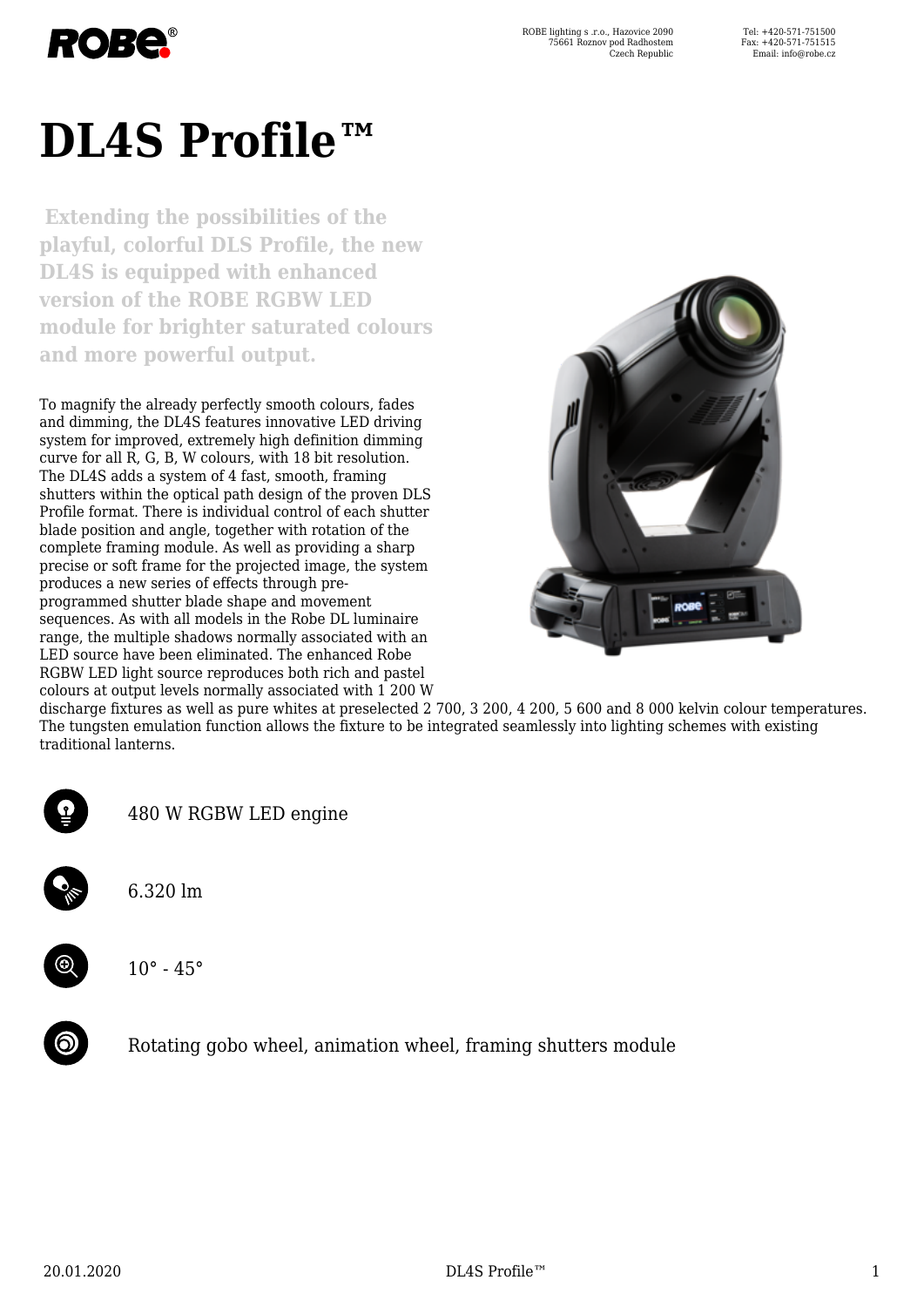

# **Technical Specification**

#### **SOURCE**

- Light source type: 480 W RGBW LED engine
- LED life expectancy: min. 20 000 hours
- Control: Automatic and remote on/off
- Light source warranty: 3 years or 20.000 hours

#### **OPTICAL SYSTEM**

- Robe's proprietary optical design
- High efficiency zoom optical system, ratio 4.5:1
- $\bullet$  Zoom range:  $10^{\circ}$   $45^{\circ}$
- Fixture total lumen output: 6.320 lm
- $\bullet$  Light output: 11.230 lx  $@$  5 m

#### **ACCESSORIES**

- Doughty Trigger Clamp : 17030386
- Safety wire 35 kg: 99011963
- Single Top Loader Case: 10120078-01
- Dual Top Loader Case: 10120076-01
- Foam Shell: 20020270

#### **CONTROL AND PROGRAMMING**

- Setting & Addressing: ROBE Navigation System 2 (RNS2)
- Display: QVGA Robe touch screen with battery backup, gravitation sensor for auto screen positioning, operation memory service log with RTC, stand-alone operation with 3 editable programs (each up to 100 steps), built-in analyser for easy fault finding
- Protocols: USITT DMX-512, RDM, ArtNet, MA Net, MA Net2, sACN
- Wireless CRMX™ technology from Lumen Radio
- DMX Protocol modes: 3
- Control channels: 48, 38, 36
- Pan/Tilt resolution: 16 bit
- Colour mixing: 8 or 16 bit (internal 18 bit)
- Framing shutters module movement & rotation: 8 bit
- Rotating gobo wheel positioning: 8 bit
- Gobo indexing & rotation: 8 or 16 bit
- Animation wheel: 8 bit
- Prism indexing & rotation: 8 bit
- $\bullet$  Iris: 8 or 16 bit
- Frost· 8 bit
- Zoom: 8 or 16 bit
- Focus: 8 or 16 bit
- Dimmer: 8 or 16 bit (internal 18 bit)

# **ROTATING GOBOS**

- 7x rotating glass gobos
- Image diameter: 22.5 mm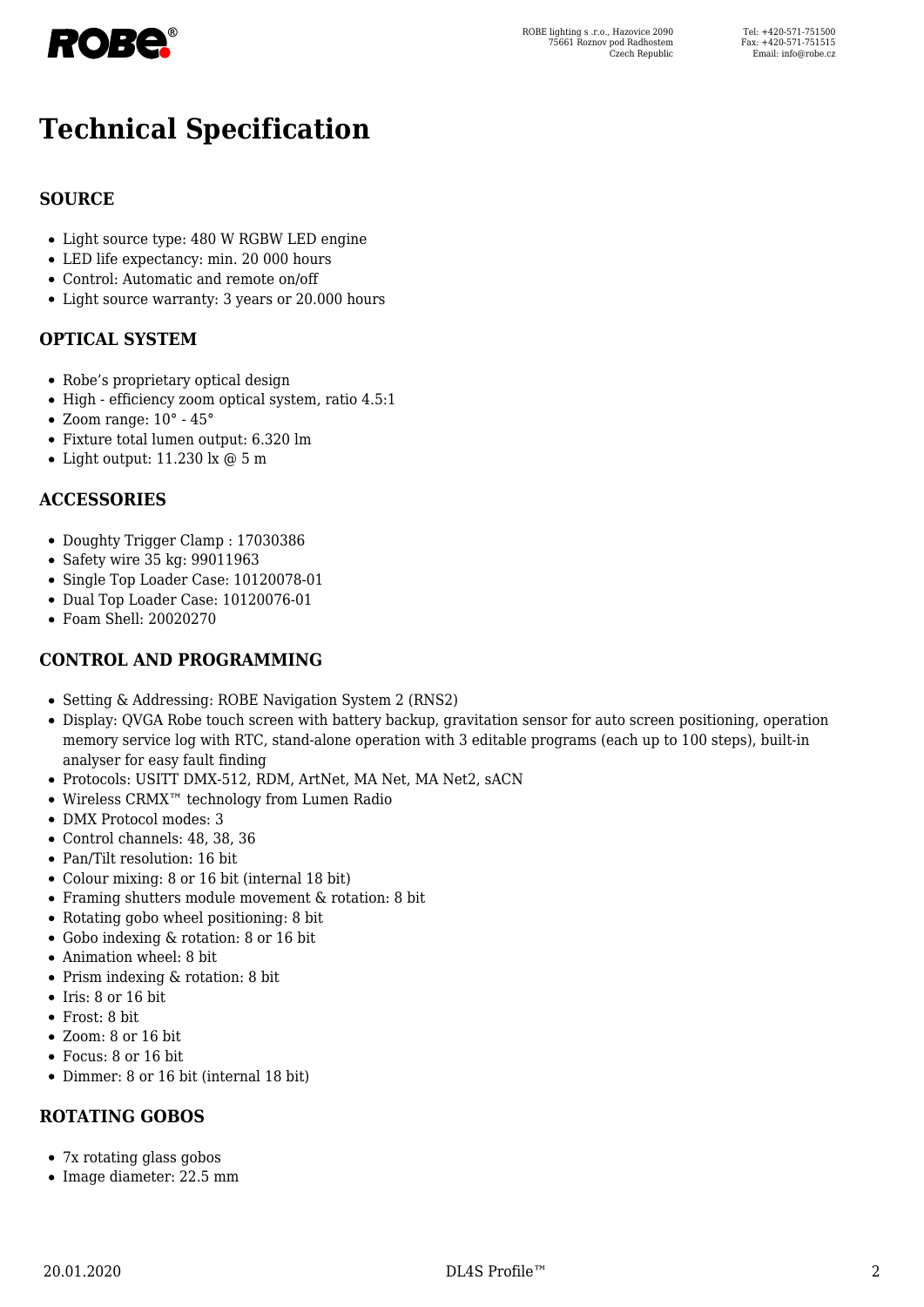

- Outside diameter: 26.8 mm
- Thickness: 0.15 mm
- "SLOT&LOCK" system for easy replacement of gobos

#### **EFFECT WHEEL**

- Single animation wheel
- Material: Aluminium
- Can be used alone or in combination with rotating gobos
- Rotating in both directions, variable speed

#### **FRAMING SHUTTERS SYSTEM**

- Blades: 4 Blades, each with separate movement and rotation control
- Movement: smooth with variable speed
- Ultra fast blade movement for creating mid-air effects
- Pre-programmed: Shape and blade sequences
- Rotation:  $+ 45^{\circ}$  of the complete framing system

#### **THERMAL SPECIFICATION**

- Maximum ambient temperature: 45°C (113°F)
- Maximum surface temperature: 90°C (194°F)
- Minimum operating temperature: -5°C (23°F)

### **ELECTRICAL SPECIFICATION AND CONNECTIONS**

- Power supply: Electronic auto-ranging
- $\bullet$  Input voltage range: 100-240 V, 50/60 Hz
- Power consumption: maximum 550 W at 230 V / 50 Hz (RGBW = full)
- Typical power consumption:  $160 215$  W (one colour = full)
- Power in connector: Neutrik powerCON
- DMX and RDM data in/out: Locking 3-pin & 5-pin XLR
- Ethernet port in: RJ45

#### **MECHANICAL SPECIFICATION**

- Height: 678 mm (26.7")
- Width: 432 mm (17")
- Depth: 480 mm (18.9") head in horizontal position
- Weight: 22.7 kg (48.5 lbs)
- Ingress protection rating: IP20

#### **RIGGING**

- Mounting positions: Horizontally or vertically
- Universal operating position
- Mounting points: 2 pairs of 1/4-turn locking points
- 2x Omega adaptors with 1/4-turn quick locks
- Safety cable attachment point
- Pan and Tilt transport locks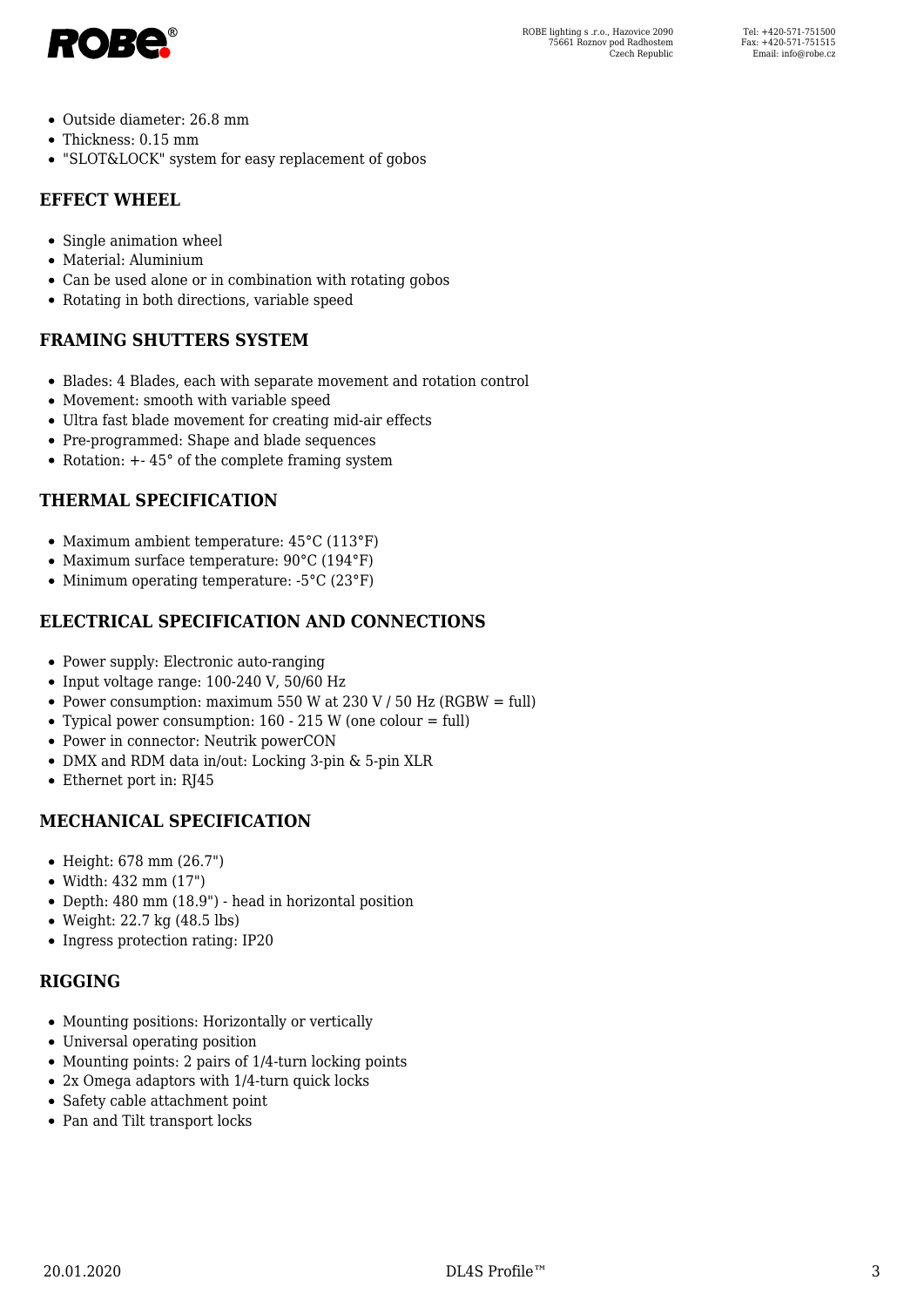

#### **DYNAMIC EFFECTS**

- Colour mixing mode RGBW or CMY
- Variable CTO: 2.700K 8.000K
- Virtual Colour Wheel: preprogrammed 237 colours including whites (2.700K, 3.200K, 4.200K, 5.600K and 8.000K)
- Tungsten lamp effect at whites: 2.700K and 3.200K
- Framing shutters: 4 individually positionable blades plus rotation of the complete frame system +-45°
- Rotating gobo wheel: 7 rotating, indexable, replaceable
- Animation wheel: Aluminium animation wheel, used alone or in combination with gobos, rotating in both directions at variable speed
- Prism: 3 facet 11° prism rotating in both directions at variable speed
- Iris: Motorized, stepless, pulse effects up to 3 Hz
- Frost: Separate, variable
- Motorized zoom and focus
- Electronic strobe effect with variable speed up to 20 Hz
- Pre-programmed random strobe & pulse effects
- High resolution electronic dimming: 0 100%

#### **MOVEMENT**

- Pan movement: 540°
- Tilt movement: 280°
- Movement control: Standard and Speed
- Controllable speed of Pan/Tilt movement
- Automatic Pan/Tilt position correction

#### **APPROVALS**

- CE Compliant
- cETLus Compliant

#### **INCLUDED ITEMS**

- User Manual
- Omega Adaptor CL-regular 2 pcs
- Power cord including powerCON In connector

#### **LEGAL**

- DL4S Profile™ is a trademark of Robe lighting s.r.o.
- DL4S Profile™ is patented by Robe lighting s. r. o. and is protected by one or more pending or issued patents